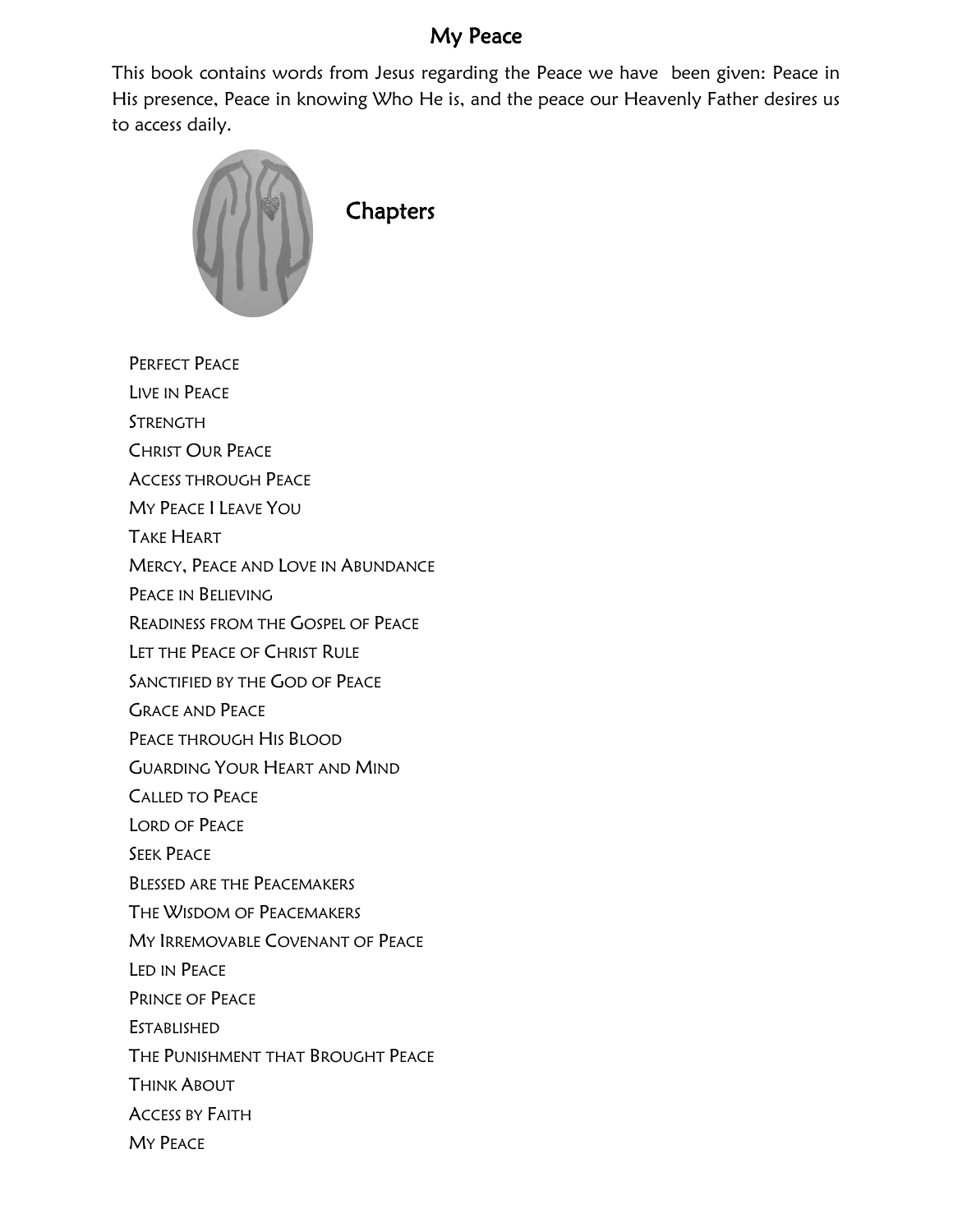### SAMPLE CHAPTER

## Perfect Peace

You will keep in perfect peace him whose mind is steadfast, because he trusts in you. Trust in the Lord forever, for the Lord, the Lord, is the Rock eternal. (Isaiah 26:3-4)

#### *My child,*

 *I have asked you to keep your mind steadfast on Me. Do you know what this means? It means when circumstances fail around you, look to Me. It means in times of great joy or great sorrow, look to Me. It means no matter the storms that are swirling around you, I am here. Look for Me and set your gaze firmly on Me and all that I am for you. Know that in this moment I am your rock; solid and sure, a fortress when needed, an unmovable force from heaven to keep you safe and give you peace.*

 *I ask you to trust in Me so that you will have peace, complete peace; perfect peace. I can see what you cannot. I know the outcome for every circumstance and the consequence for every action. When you focus on Me, your perspective becomes one of heavenly proportion. Problems appear smaller in comparison to My great love and ability to shelter you from the storm. Peace is a tool I have given you to weather the storms. Peace is a gift that can come so perfectly from no other to you. My peace surrounds you and covers you completely. My peace removes anguish and settles heartbeats. My peace releases hope and erodes despair. My peace fills emptiness and settles restless minds.*

 *Perfect peace comes from My Father by His Spirit, through Me to you. I have been named the Prince of Peace for this reason. Perfect peace comes from My Father the King and is part of your inheritance as a child of the King. Peace reigns when you trust in Me. It flows to you continually from the throne of God to you, through this channel of trust. All you need to do is breathe the words "I trust you Lord" for peace to abound.*

 *Know that I desire for you to live in peace. Supernatural peace calms your body, stills your mind, and puts your heart at rest to receive My love. You, My child, were created to be at peace. You were not created for chaos and challenges outside your reach. You were created to operate from a place of perfect peace with: your gaze fixed on Me, your heart open to*